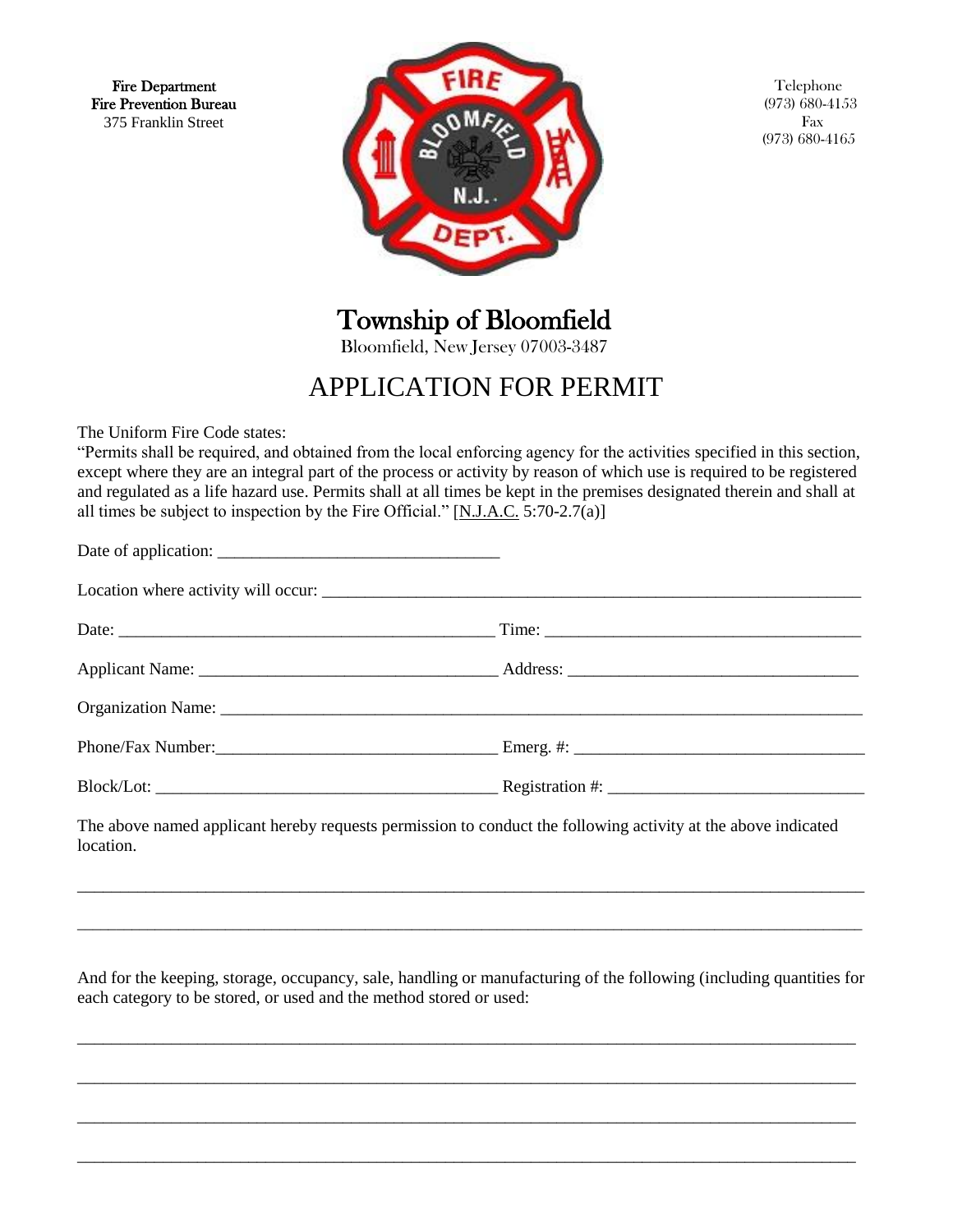I hereby acknowledge that I have read this application, that the information given is correct, and that I am the owner, or duly authorized to act in the owner's behalf and as such hereby agree to comply with the applicant requirements of the fire code as well as any specific conditions imposed by the Fire Official.

 $\frac{1}{2}$  , and the contract of the contract of the contract of the contract of the contract of the contract of the contract of the contract of the contract of the contract of the contract of the contract of the contract

\_\_\_\_\_\_\_\_\_\_\_\_\_\_\_\_\_\_\_\_\_\_\_\_\_\_\_\_\_\_\_\_\_\_\_\_\_\_\_ By: \_\_\_\_\_\_\_\_\_\_\_\_\_\_\_\_\_\_\_\_\_\_\_\_\_\_\_\_\_\_\_\_\_\_\_\_\_\_\_\_\_\_\_ Fire Marshal- Vincent Colavitti Jr., CFEI

Fee Amount Permit Type

Make check out to Township of Bloomfield.

NOTE: There are five types of permits. See the attached sheets for type and fee.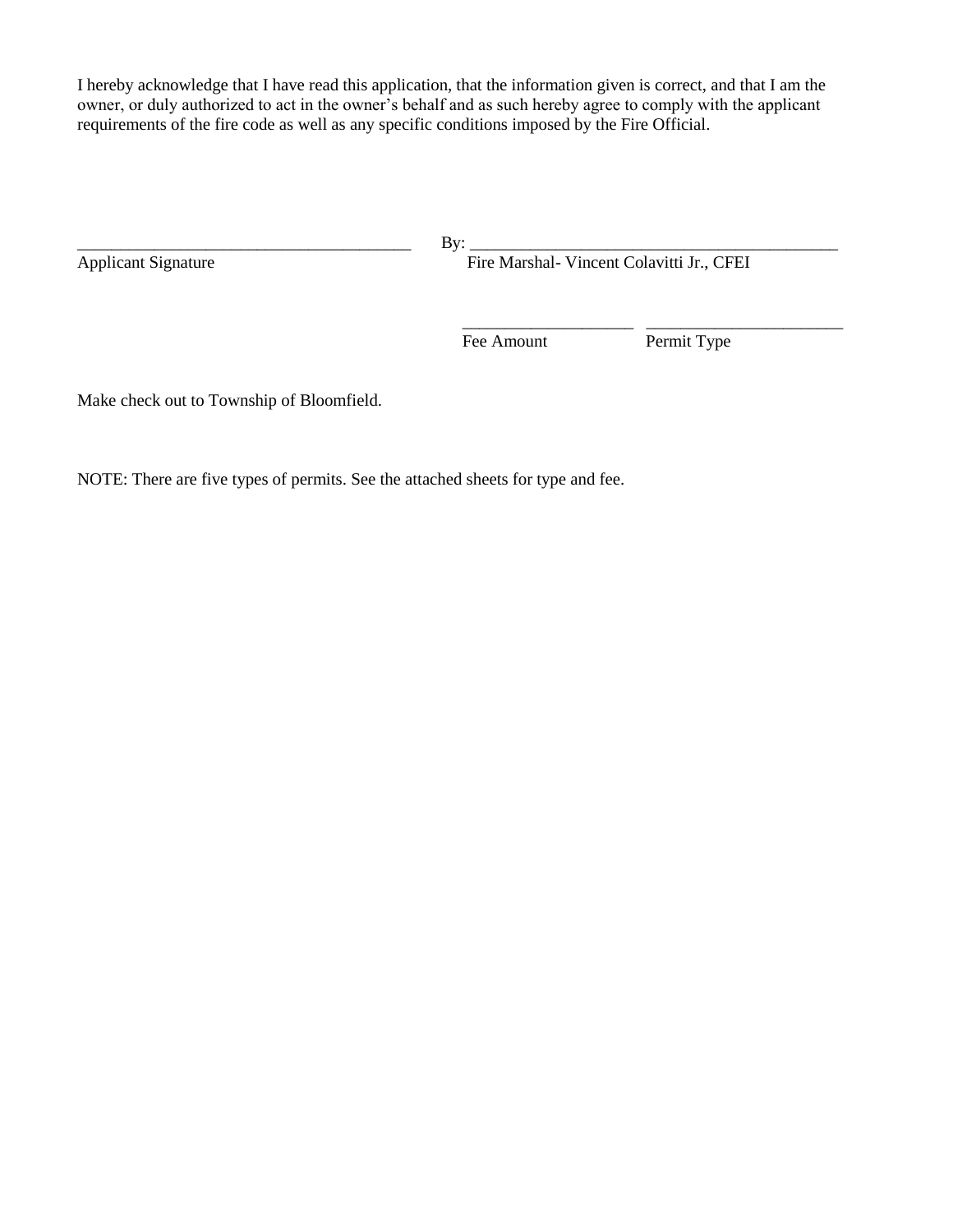Fire Department Fire Prevention Bureau 375 Franklin Street



Telephone (973) 680-4153 Fax (973) 680-4165

Township of Bloomfield

Bloomfield, New Jersey 07003-3487

## **FIRE DEPARTMENT PERMIT TYPES**

#### **Type 1 Permit-\$54.00**

1. Bonfires

2. The use of a torch or flame-producing device to remove paint from, or seal membrane roofs on any building or structure.

3. The occasional use of any non-residential occupancy other than Use Groups F, H or S for group overnight stays of persons over 2 ½ years of age, in accordance with section F-709.0 of the Fire Prevention Code.

4. Individual portable kiosks or displays when erected in a covered mall for a period of less than 90 days and when not covered by a type 2 permit.

5. The use of any open flame or flame producing device in connection with any public gathering for purposes of entertainment, amusement or recreation.

6. Welding and cutting operations except where the welding and cutting is performed in areas approved for welding and is registered as a type B Life Hazard Use.

7. The possession or use of explosives or blasting agents, other than model rocketry engines regulated under N.J.A.C. 12:194.

8. The use of any open flame or flame-producing device in connection with the training of non-fire service personnel in fire suppression or extinguishment procedures.

9. The occasional use in any building of a multipurpose room, with a maximum permitted occupancy of 100 or more for amusement, entertainment or mercantile type purposes.

10. The storage or handling of class I flammable liquids in closed containers of aggregate amounts of more than 10 gallons but not more than 660 gallons inside a building, or more than 60 gallons, but not more than 660 gallons outside a building

11. The storage or handling of class II or IIIA combustible liquids in closed containers of aggregate amounts of more than 25 gallons but not more than 660 gallons inside a building or more than 60 gallons but not more than 660 gallons outside a building.

12. Any permanent cooking operation that requires a suppression system in accordance with N.J.A.C. 5:70-2.4.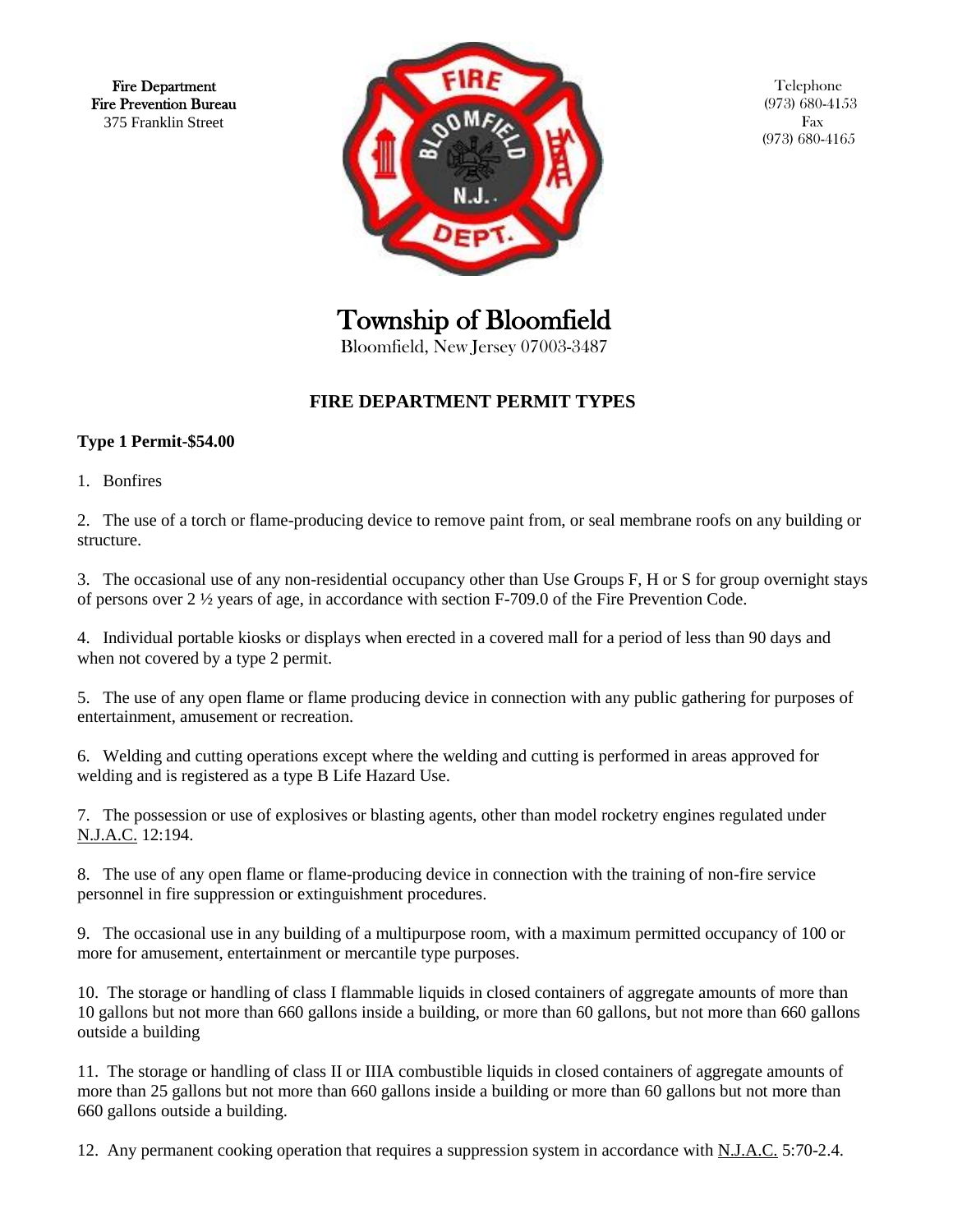13. The use as a place of public assembly, for a total of not more than 15 days in a calendar year, of a building classified as a commercial farm building under the Uniform Construction Code.

14. The temporary use of any building or portion thereof as a special amusement building for a total of not more than 15 days in a calendar year.

a. Use of a building or portion thereof as a special amusement building for a longer period shall require the issuance of a certificate of occupancy, pursuant to the Uniform Construction Code (N.J.A.C. 5:23), for the new use. b. Permits issued pursuant to this section shall require compliance with the requirements for special amusement buildings at N.J.A.C. 5:70-4.16.

15. The erection, operation, or maintenance of any tent, tensioned membrane structure or canopy, excluding those used for recreational camping purposes, that meets the criteria in (a) 3xv(1) or (2) below shall require a Type I Permit. Tents, tensioned membrane structures or canopies greater than 16,800 square feet in area or greater than 140 feet in any dimension, whether one unit or composed of multiple units; remaining in place for more than 180 days; used or occupied between December 1 and March 31; having a permanent anchoring system or foundation; or containing platforms or bleachers greater than 11 feet in height shall be subject to the permitting requirements of the Uniform Construction Code. (N.J.A.C. 5:23-2.14).

(1) The tent, tensioned membrane structure or canopy is greater than 900 square feet or more than 30 feet in any dimension whether it is one unit or composed of multiple units, but 16,800 square feet or less in area and 140 feet or less in any dimension, whether it is one unit or composed of multiple units. (2) The tent, tensioned membrane structure, or canopy contains platforms or bleachers 11 feet or less in height.

16. The erection, operation or maintenance of any outdoor combustible maze shall require a Type 1 permit if the outdoor combustible maze is less than six feet in height an does not contain electrical equipment. Outdoor combustible maze3s that are six feet or greater in height or contain electrical equipment shall be subject to the permitting requirements of N.J.A.C. 5:23-2.14.

(1) For the purposes of applying this requirement, an outdoor combustible maze is an attraction that lacks a roof and is designed to disorient patrons, reduce vision, present barriers, or otherwise impede the flow of traffic and does not consist solely living rooted plants such as corn stalks or trees, but incudes mazes created from plants that have been cut and attached to an object to support them.

(2) Mazes consisting solely of living, rooted plants such as corn stalks or trees, may be repaired using cut, replacement plants that are otherwise the same as those of which the maze is created without the need for a permit.

17. The use of any Group A-4 use, place of worship, as a shelter with a maximum permitted occupant load of 14 persons, for 14 or fewer consecutive days for not more than 49 days in a year in accordance with Section 408.15 of the State Fire Prevention Code.

#### **Type 2 Permit-\$214.00**

1. Bowling lane resurfacing and bowling pin refinishing involving the use and application of flammable liquids or materials.

- 2. Fumigation or thermal insecticide fogging.
- 3. Carnivals and circuses employing mobile structure used for human occupancy.
- 4. The use of covered mall in any of the following manners:

(1) Placing or constructing temporary kiosks, display booths, concession equipment or the like in more than 25% of the common areas of the mall.

- (2) Temporarily using the mall as a place of assembly.
- (3) Using open flame or flame devices.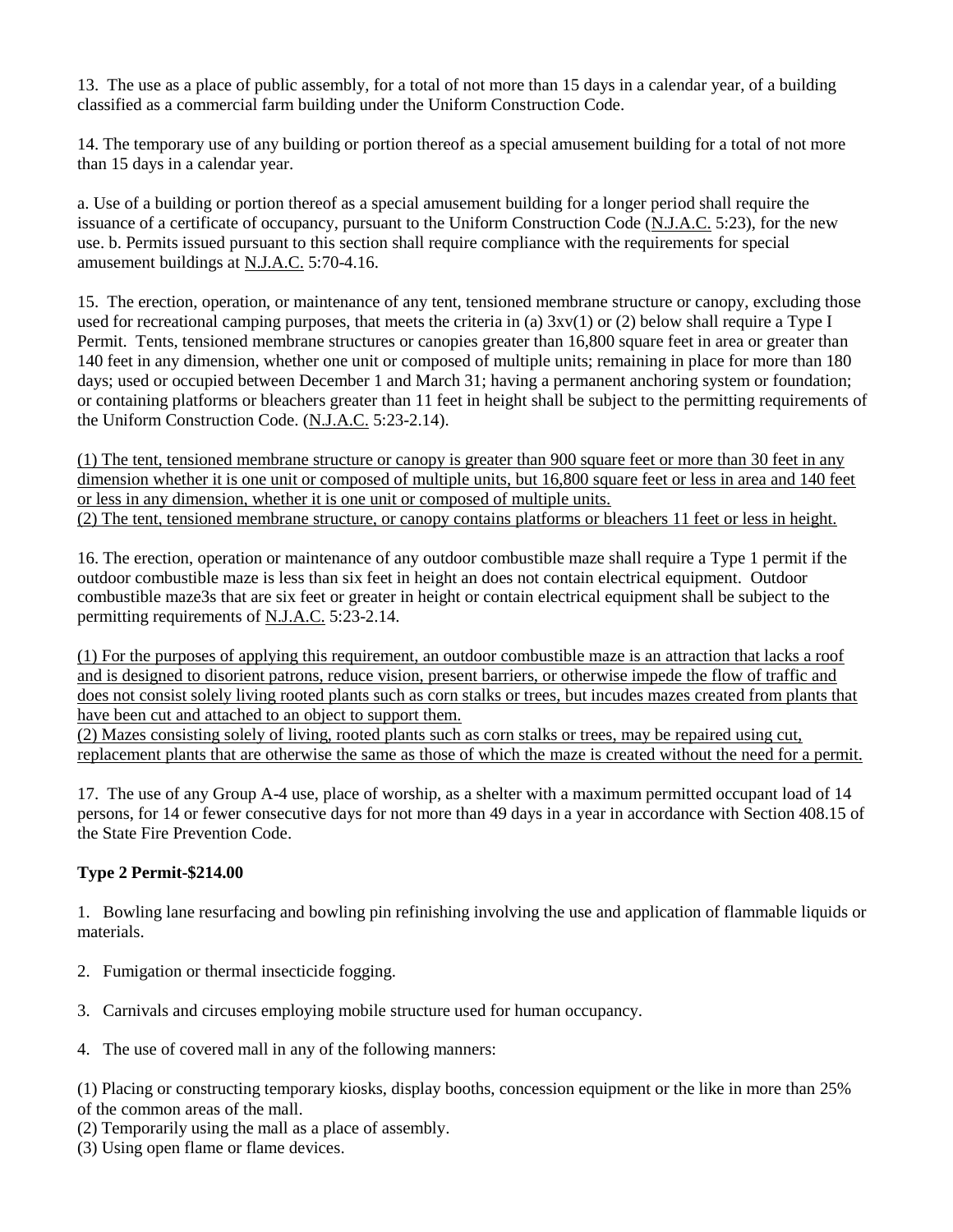(4) Displaying liquid or gas fueled powered equipment or

(5) Using liquefied petroleum gas, liquefied natural gas and compressed flammable gas in containers exceeding 5 pound capacity.

5. Storage outside of buildings of LP-gas cylinders with a part of a cylinder exchange program.

6. Unoccupied or vacant buildings or structures 12.000 square feet or more, but less than 100,000 square feet in gross floor area;

7. The use of any building or portion thereof, previously registered as a Life Hazard Use of mercantile purposes on a temporary basis.

a. Exception: No permit shall be required of any mercantile use registered as a Life Hazard Use.

8. The storage or retail sales of sparkling devices and novelties in any temporary or permanent structure when the pyrotechnic content exceeds 125 pounds; as defined in Section 202 and shall comply with Section 5609 and NFPA 1124.

9. Industrial processing ovens or furnaces operating at approximately atmospheric pressures and temperatures not exceeding 1,400 degrees Fahrenheit which heated with oil or gas fuel or which contain flammable vapors from the product being processed.

#### **Type 3 Permit-\$427.00**

1. Industrial processing ovens or furnaces operating at approximately atmospheric pressure and temperature not exceeding 1400 degrees Fahrenheit which are heated with oil and gas fuel or which contain flammable vapors from the product being processed.

2. Wrecking yards, junk yards, outdoor used tire storage, waste material handling plants and outside storage of forest products not otherwise classified.

3. Unoccupied or vacant buildings or structures 100,000 square feet or more in gross floor area.

4. The storage or discharge of fireworks.

#### **Type 4 Permit \$641.00**

1. Storage or use at normal temperature and pressure or more than 2000 cubic feet of flammable compressed gas or 6000 cubic feet or non-flammable compressed gas.

2. The production or sale of cryogenic liquids; the storage or use of more than 10 gallons of liquid oxygen, flammable cryogenic liquids or cryogenic oxidizers; or the storage of more than 500 gallons of non-flammable, nontoxic, cryogenic liquids.

3. The storage, handling and processing of flammable, combustible and unstable liquids in closed containers and portable tanks in aggregate amounts of more than 660 gallons.

4. To store or handle (except medicines, beverages, foodstuffs, cosmetics and other common consumer items, when packaged according to commonly accepted practices).

- (1) More than 55 gallons of corrosive liquids.
- (2) More than 500 pounds of oxidizing materials.
- (3) More than 10 pounds of organic peroxides
- (4) More than 500 pounds of nitro methane
- (5) More than 1000 pounds of ammonium nitrate.
- (6) More than one micro curie of radium not contained in a sealed source.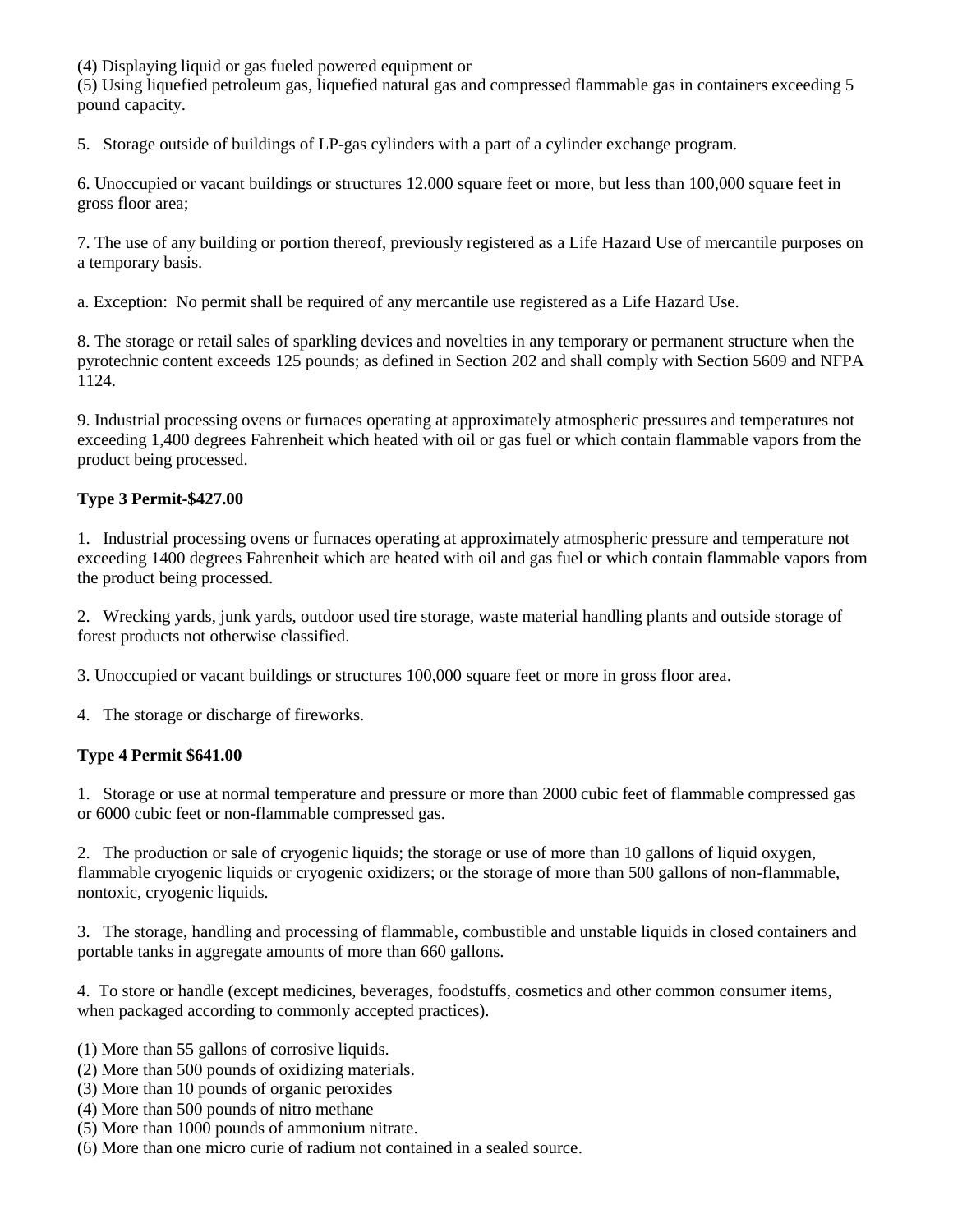- (7) More than one mill curie of radium or other radiation material in a sealed source or sources.
- (8) Any amount of radioactive material for which the specific license from the Nuclear Regulatory Commission is required.
- (9) More than 10 pounds of flammable solids.

5. The melting, casting, heating, treating, machining or grinding of more than 10 pounds of magnesium per working day.

#### **Type 5 Permit-\$1380.00**

1. Reserved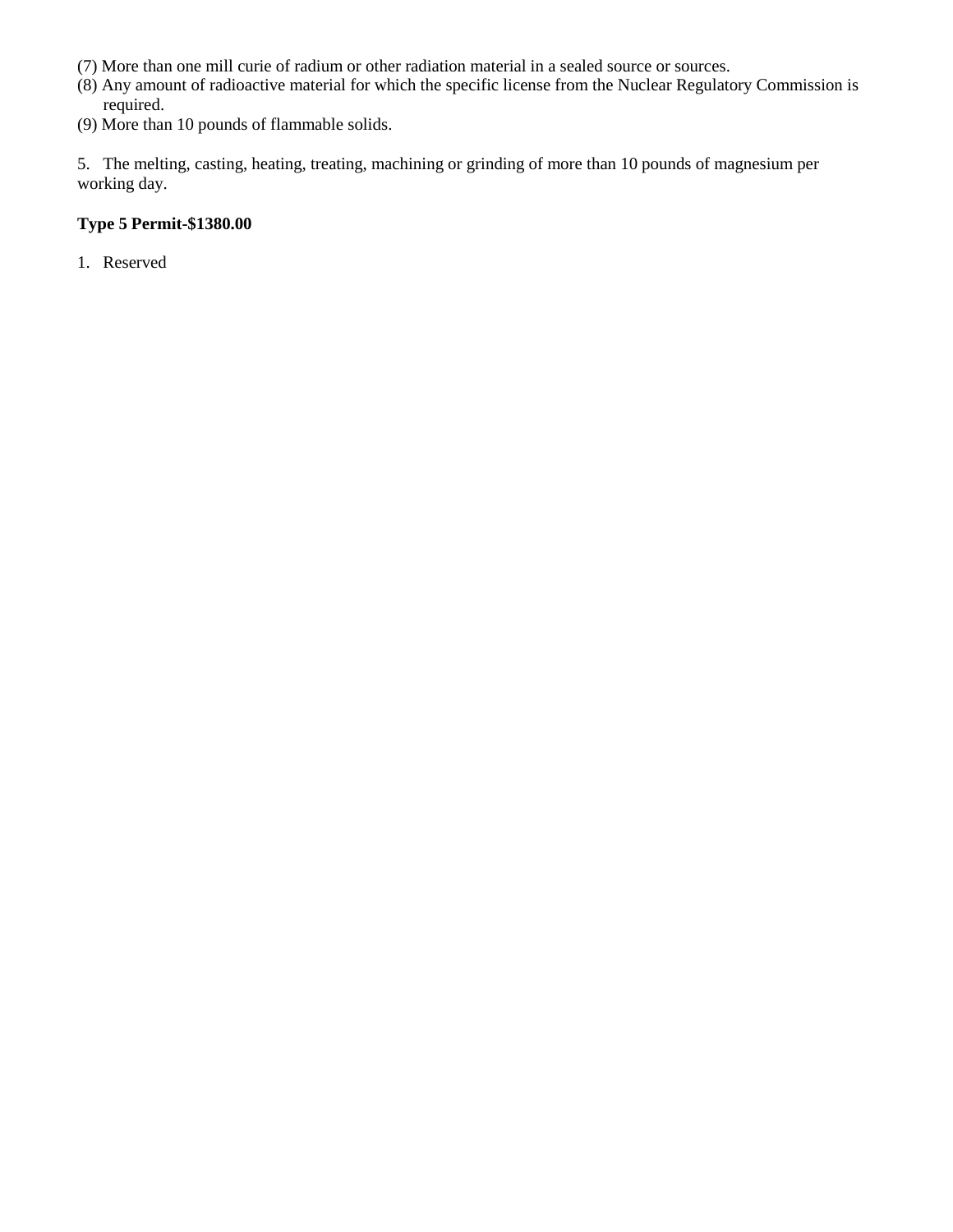Fire Department Fire Prevention Bureau 375 Franklin Street



Telephone (973) 680-4153 Fax (973) 680-4165

#### **PUBLIC FIREWORKS PERMIT INFORMATION MUNICIPAL/SPONSOR REQUIREMENTS**

[ ] 1. A permit application shall be submitted through RIMS Online. A permit shall be required for each fireworks display.

[  $\vert$  2. Provide detailed plan for display area, showing all of the following: location of discharge area; location of mortars, low level devices, and set pieces, dimension of fallout zone; distance to audience, parking lots, and buildings.

[ ] 3. Provide a letter of intent from the sponsor, including the: date, time, location, and approval to conduct the display.

[ ] 4. Provide a municipal resolution approving discharge of fireworks.

[ ] 5. Provide letter to municipal fire department requesting standby for display and a response from municipal fire department agreeing that coverage will be provided.

[ ] 6. Provide documentation that the Coast Guard and/or New Jersey State Police Marine Divisions have been notified and approved the display, (if applicable). In order to receive the display permit, any conditions imposed by either agency must be obeyed. Provide copies of all documentation issued by either agency.

[ ] 7. Provide documentation that the Federal Aviation Administration (FAA) has been notified and approved the display. Any conditions imposed by the FAA must be obeyed in order to receive the display permit. Provide copies of all documentation issued.

[  $\vert$  8. Provide documentation from all property and building owners within the discharge and fallout zones that they have granted permission for the display to be held on their property or to have their buildings within the discharge or fallout zone, (if applicable).

[ ] 9. It is understood that the display shall comply with all the requirements as set forth in Chapter 56 of the 2015 International Fire Code – New Jersey Edition and NFPA 1123 (2014 edition) and 1126 (2011 edition).

 $\overline{\phantom{a}}$  , and the contract of the contract of the contract of the contract of the contract of the contract of the contract of the contract of the contract of the contract of the contract of the contract of the contrac

Town/Sponsor Signature Date

*ALL REQUIRED INFORMATION AND PAYMENT MUST BE SUBMITTED THROUGH RIMS ONLINE. THE PERMIT APPLICATION MUST BE SUBMITTED AT LEAST 15 DAYS PRIOR TO THE DISPLAY. FAILURE TO PROVIDE ALL REQUIRED INFORMATION WILL RESULT IN DELAYS WHICH COULD AFFECT THE PROCESSING/ISSUANCE OF THE PERMIT.*  SHOULD YOU HAVE ANY QUESTIONS OR NEED ASSISTANCE FILLING OUT THE APPLICATION ONLINE, PLEASE CALL (609) 633-6132.

DISPLAY COMPANY REQUIREMENTS ARE ON PAGE 2 OF THIS FORM.